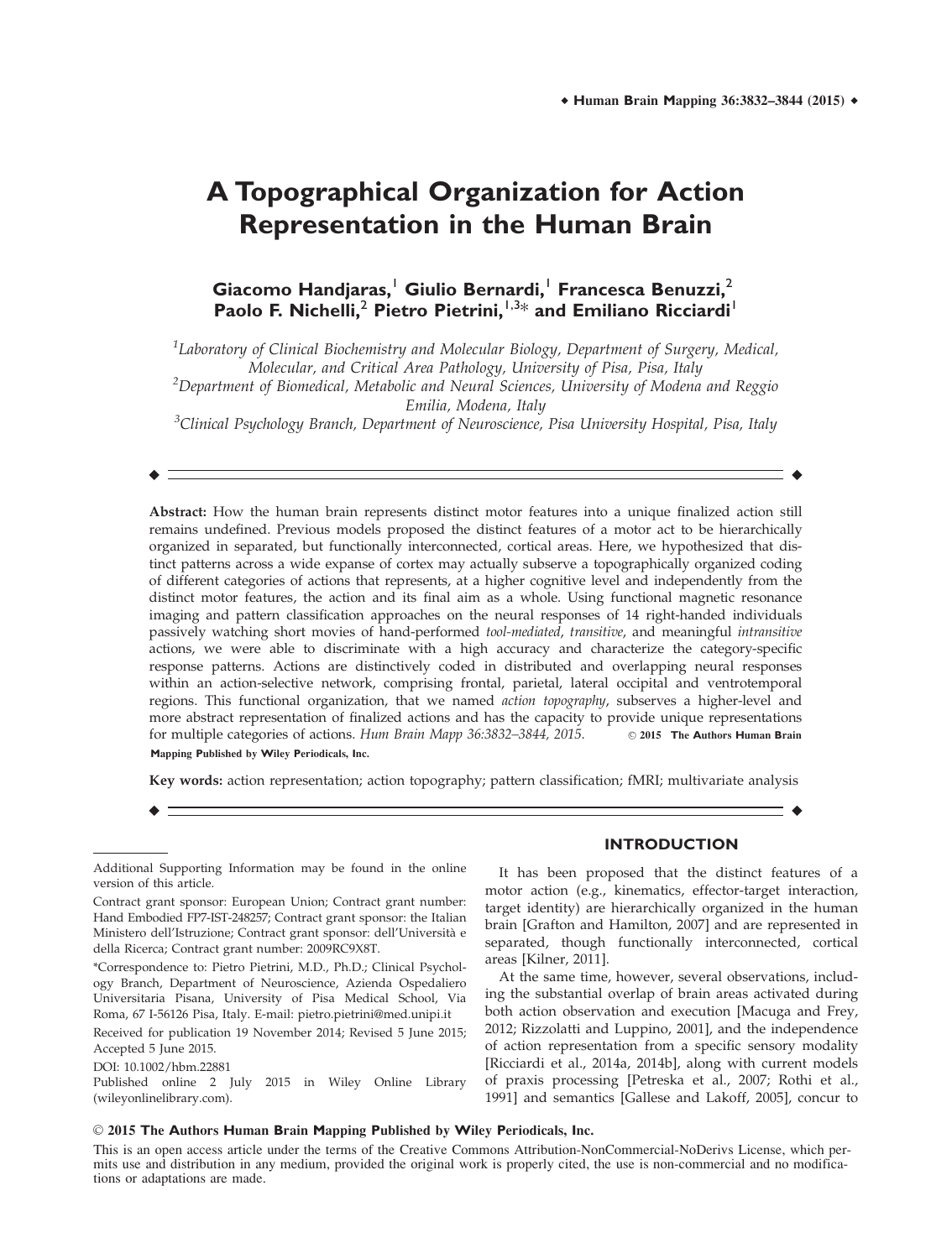indicate that, at a higher cognitive level, actions and their final aims are eventually represented as a whole, and not as the mere collection or sequence of single motor features.

Multivariate approaches to the analysis of patterns of neural responses recently suggested that action category representation may be actually based on a distributed functional organization [Ricciardi et al., 2013], similarly to what has already been described for the representations of categories of objects and sounds in the ventrotemporal extrastriate [Haxby et al., 2001] and temporal auditory [Staeren et al., 2009] cortex, respectively. As a matter of fact, multivariate methods are particularly suitable for the analyses of brain functional imaging data when different brain areas within a network elaborate distinct fragments of information allowing for a multidimensional, integrated representation of a complex stimulus with various features [Davis et al., 2014]. Indeed, these approaches can be used to identify which distinct pattern of activity is associated with a specific sensory information or mental state, and how that information is encoded and organized in each brain region [Haxby et al., 2014]. In particular, evidence obtained using multivariate pattern analyses indicates that distinct fronto-parietal subregions are involved in the functional processing of specific features —including, viewpoint, effector-target interaction, content, and the behavioral significance— of different motor gestures, when actions are either recognized (via visual and non-visual stimuli), covertly imagined or overtly performed [Dinstein et al., 2008; Jastorff et al., 2010; Molenberghs et al., 2012; Oosterhof et al., 2010, 2012a, 2012b, 2013; Ricciardi et al., 2013]. Nonetheless, previous functional studies, that focused primarily only on transitive movements and on precise features of motor actions, failed to demonstrate that representations of different categories of actions are truly distributed and overlapping within the whole actionselective network. These observations relied on the hypothesis that a limited number of brain areas are specialized for representing distinct action features [Beauchamp and Martin, 2007; Goldenberg et al., 2007; Grafton and Hamilton, 2007; Kroliczak and Frey, 2009; Macuga and Frey, 2012; Peeters et al., 2013]. In other words, while the model of a limited number of areas that are specialized for representing well-defined features of action has been extensively explored, it is not yet fully understood how the higher conceptual representation of the action as a whole emerges at a network level, and to which degree informative contents are actually shared across neighboring and distant regions.

Here, we propose that distinct patterns across a wide expanse of cortex reflect a topographically organized coding of different categories of actions and underlie action recognition, similarly to the model previously reported by Haxby et al. [2001] to explain object category representation in the visual association cortex. In addition, the topographically organized representation of distinct action

categories would assimilate previous models of hierarchically and spatially organized processing of simpler features of motor acts [Grafton and Hamilton, 2007] in a unified, distinctive representation of action features and goals.

Specifically, we tested topographically organized representations by investigating the neural response as measured by functional magnetic resonance imaging (fMRI) while participants passively watched movies of three distinct categories of hand-performed actions —tool-mediated, distal transitive, and meaningful intransitive- and using a multivariate pattern analysis approach. According to this model, the response patterns for a specific action category should extend to a wide expanse of cortex in which information on different action features are represented (distributed), and should even maintain their distinctiveness both when the analysis is restricted to those brain areas that hold the most informative content for a specific action category, or when these most informative clusters are excluded, thus limiting the analysis to the lesser informative regions (overlapping representation). The alternative hypothesis would be that specific brain areas process information related to a well-defined category of actions, but not (or to a lesser degree) to other categories. In particular, in this case the multivariate classifier would rely on a few, small clusters in limited brain areas (thus, action representation would be not distributed but localized) and show no discrimination capabilities when relying only on the clusters less specific for that type of action (that is, it would be not overlapping).

#### **MATERIALS AND METHODS**

#### **Subjects**

Fourteen right-handed healthy adults (M/F: 4/10, mean age  $\pm$  SD: 37  $\pm$  6 years) were enrolled. All subjects received a medical examination, including a brain structural MRI scan, to exclude any disorder that could affect brain structure or function. All participants gave their written informed consent after the study procedures and potential risks had been explained. The study was conducted under protocols approved by the University of Pisa and University of Modena and Reggio Emilia Ethical Committees.

#### **Stimuli**

A set of movie clips depicted hand-performed tool-mediated (three arguments: agent, object, tool; e.g., sawing), transitive (object-directed, two arguments: agent, object; e.g., grasping) and meaningful intransitive (non-object directed, one argument: agent; e.g., thumb up) actions (Fig. 1; see Supporting Information Table S1 and Fig. 3 for a stimulus list). Only the agent's right arm and hand movements were visible, and represented in a third person perspective. To improve generalization of the action categories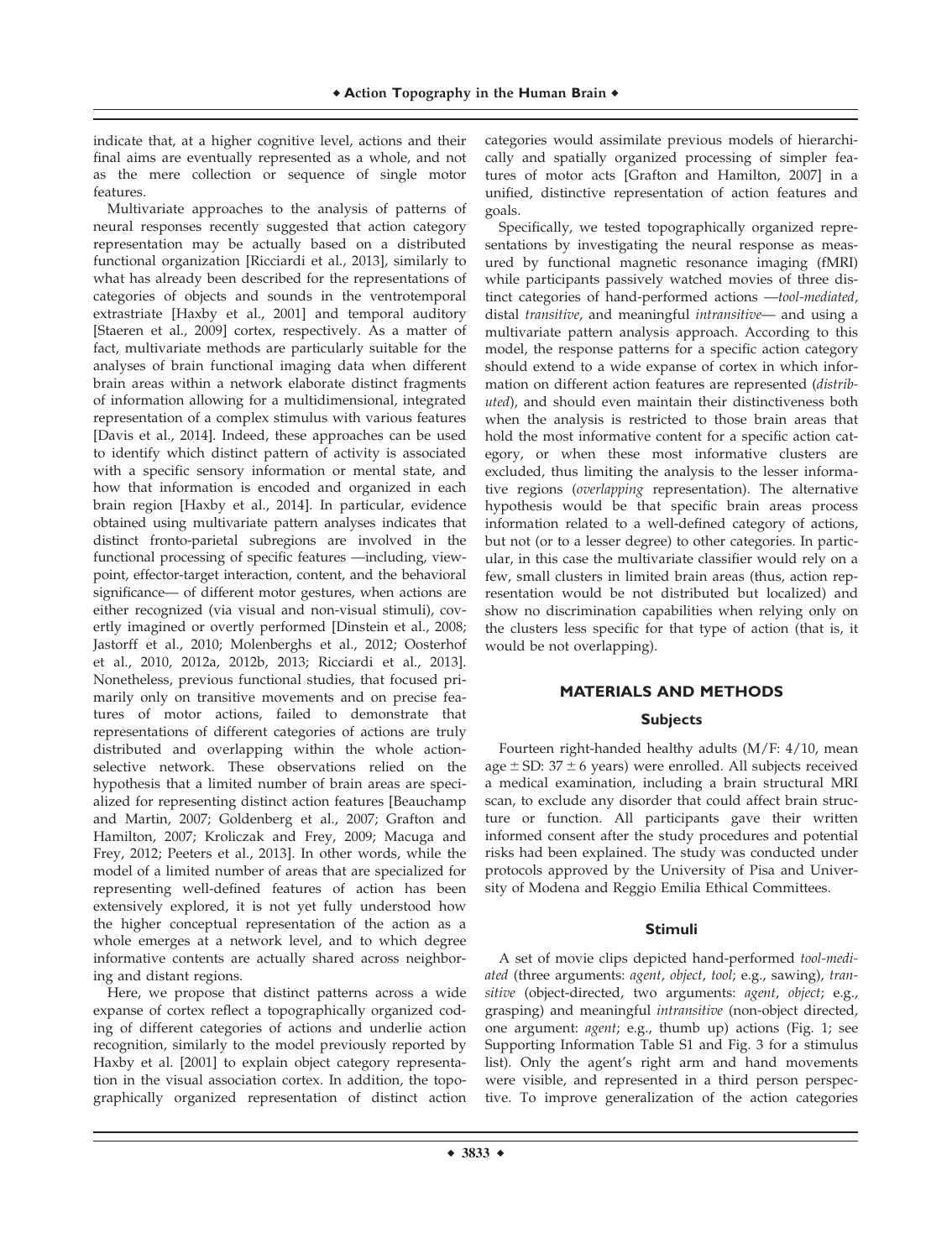

#### **Figure 1.**

Methodological workflow. BOLD responses to *transitive*, *intransitive*, and *tool-mediated* actions from the training set were used in a three-way classifier. The trained classifier tested a different subset of actions to obtain discrimination accuracy, and isolated the most informative regions. The discrimination ability of this

(i.e., higher level action representation) and to reduce the impact of the fine grained details of each movie clip (e.g., object form, hand kinematics), each action was filmed four times [Haxby et al., 2001], changing the observer perspective (left or right side) and the gender of the agent (male or female arm) (see Supporting Information Table S2 for a low-level feature description of this set of stimuli). Overall, each participant observed 60 movie clips of this first set.

#### **Image Acquisition and Experimental Setup**

Patterns of response were measured with a fMRI sixruns slow event-related design (gradient echo echoplanar images, Philips Intera 3T, TR 2.5s, FA: 80°, TE 35 ms, 35 axial slices, 3 mm isovoxel) while participants watched 3slong movies that randomly alternated between different types of hand-made actions or environmental scenes, with 7s of inter stimulus interval. Movies were presented using

network was subsequently tested on an independent stimuli dataset. Refer to Materials and Methods for further details. [Color figure can be viewed in the online issue, which is available at [wileyonlinelibrary.com.](http://wileyonlinelibrary.com)]

an in-house developed software via the IFIS-SA fMRI System (Invivo Corp, FL USA; visual field: 15°, 7.5″, 352  $\times$ 288 pixels, 60 Hz). High-resolution T1-weighted spoiled gradient recall (TR = 9.9 ms, TE = 4.6 ms, 170 sagittal slices, 1 mm isovoxel) images were obtained for each participant to provide detailed brain anatomy.

#### **fMRI Data Analysis**

The AFNI package was used to analyze imaging data [Cox, 1996]. All volumes from the different runs were temporally aligned, corrected for head movements, spatially smoothed (Gaussian kernel 5 mm, FWHM) and normalized. Afterwards, a multiple regression analysis was performed. The pattern of response to each stimulus type was modeled with a separate regressor: two stimulus repetitions were randomly collapsed into a unique regressor to improve the quality of the hemodynamic response for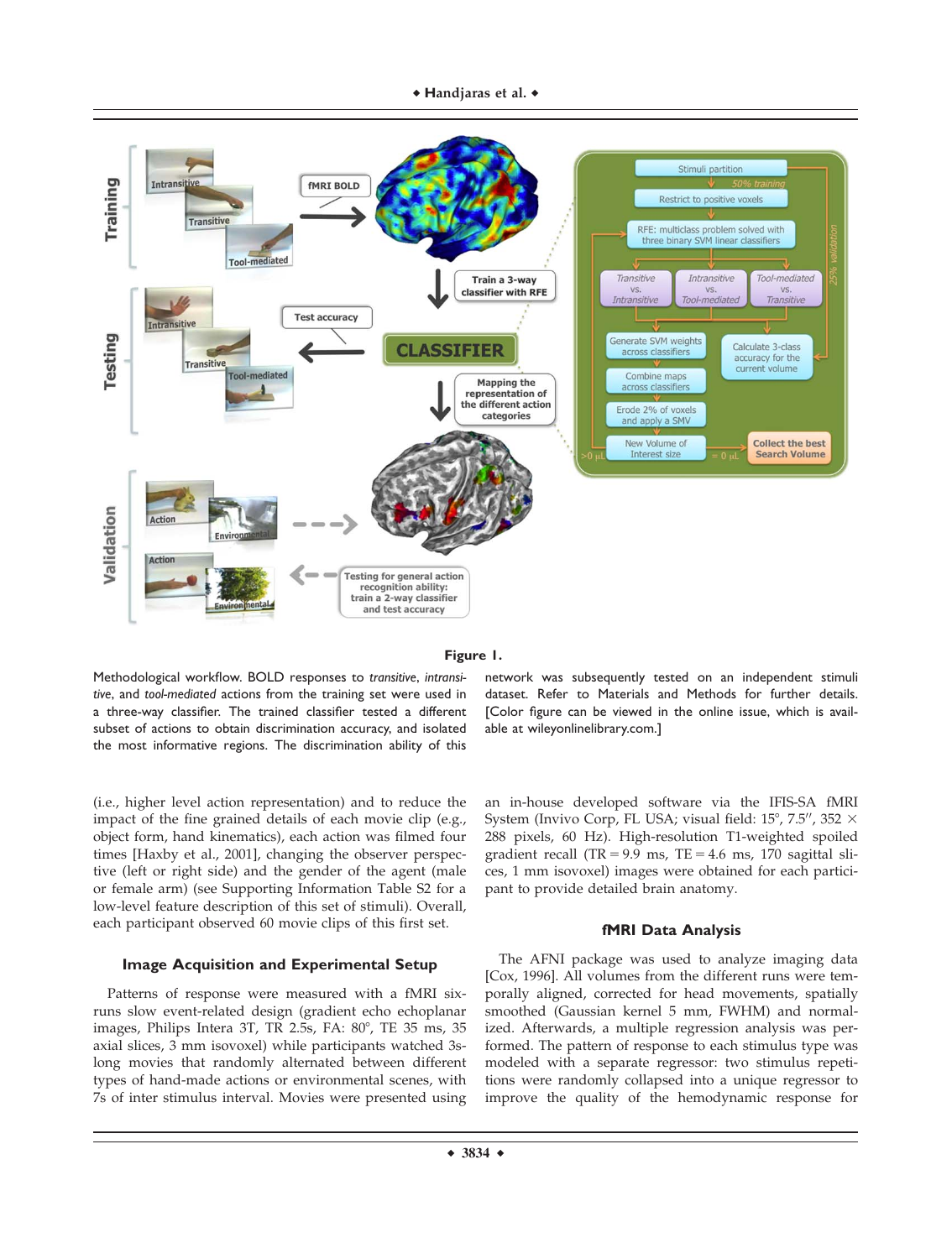each stimulus. As four repetitions of the same stimulus were present, two patterns of responses were then obtained for each stimulus. Movement parameters and signal trends were included in the multiple regression analysis as regressors of no-interest. The t-score response patterns of all stimuli were transformed into the Tailairach space [Talairach and Tournoux, 1988], and resampled into 2 mm isovoxels for group analysis. To limit the number of voxels, a structural template available in AFNI was used to select voxels representing grey matter [Holmes et al., 1998], and only those voxels with an averaged  $t$ -score response across stimuli and participants greater than zero within the training subset were retained. The resulting tscore patterns were used with the software SVMlight [Joachims, 1999] as input vectors for the Support Vector Machine (SVM) classifiers [Cortes and Vapnik, 1995; Joachims, 1999].

## **Classification of the Patterns of Neural Response for the Different Categories of Actions**

To discriminate between categories and to isolate the best subset of voxels that contributes to the classification, a multiclass procedure [Hsu and Lin, 2002] and a Recursive Feature Elimination algorithm —RFE [De Martino et al., 2008; Ricciardi et al., 2013]— were adopted to recursively prune uninformative voxels (Fig. 1). In brief, the first set of stimuli with transitive, intransitive, and tool-mediated actions (420 examples overall) was randomly parted across individuals into three subsets (50% of examples for training, 25% for validation of the RFE procedure and 25% for testing). Here, the multiclass problem was decomposed into multiple independent binary classification tasks, using a pairwise strategy, where each pair of categories was trained and tested separately and subsequently the results of the three binary classifiers were combined in an unique three-way accuracy, using the max-wins strategy [Hastie and Tibshirani, 1998; Hsu and Lin, 2002]. We decided to adopt such a procedure for two reasons. First, usually the algorithmic implementation of multiclass was computationally expensive or intractable on large datasets [Crammer and Singer, 2001]. Second, using separated binary classifiers we were able to test the distinctiveness of the representation of each class.

Thus, a three-way classifier was trained and validated for each RFE iteration. Specifically, in each iteration, a definite number of voxels was pruned until the search volume was empty. To isolate the voxels to be removed, we adopted the following procedure. First, the feature weights of the support vectors of each classifier were estimated thus to generate a discriminative map for each classifier [Lee et al., 2010]. Within each discriminative map, the absolute value of each voxel weight was converted to a z-score and subsequently averaged. After this step, the 2% of the features with the lowest z-scores were discarded. A small volume correction (SVC) with an arbitrary minimum

cluster size of 100 voxels, nearest-neighbor, was performed to remove isolated clusters, thus to reduce the number of iterations during the RFE procedure [Ricciardi et al., 2013]. For each RFE iteration, an accuracy performance was computed on the validation set. Then, comparing the accuracies from all the iterations, the best feature set was selected based on the highest accuracy [Cawley and Talbot, 2010; De Martino et al., 2008; Pereira et al., 2009] (see also Supporting Information Fig. S3). Eventually, within the best RFE iteration, the final accuracy of the three-way classifier was evaluated with the remaining test subset.

Further, to estimate the goodness of the features (i.e., voxels) selection procedure, a comparable machine learning technique was developed with an independent dataset of distinct actions, as described below (Fig. 1).

# **Mapping the Representation of the Different Action Categories**

To map voxels activity of the classifier (Fig. 2), the feature weights of the three subtended binary classifiers were averaged in accordance to their function in the recognition of each category, thus to generate a dataset for each action category [Lee et al., 2010]. For instance, the absolute values of the positive feature weights of the classifier tool-mediated versus transitive were averaged with the absolute values of the negative feature weights of the classifier intransitive vs. tool-mediated to generate a new dataset with a value of intensity for each voxel related the tool-mediated action. Then, a specific color channel in the 16-bit RGB color model was assigned to each dataset (red to tool-mediated, green to transitive and blue to intransitive) according to the ranked voxel intensities in percentiles. Finally, the datasets were rendered onto a subject cortical surface mesh using BrainVISA package.

## **Testing for General Action Recognition Ability**

Does the classifier-defined network truly code for actions, or merely rely on distinct features (e.g., engagement of object, agent, or tool) to separate categories? To understand the nature of the enhanced ability to discriminate action features within the action-sensitive regions selected by the three-way classifier, an independent dataset is required to confirm the goodness (i.e., reliability) of the most informative voxels [Guyon et al., 2002]. Consequently, a new binary classifier ("action" vs. "nonaction") was trained and tested using an independent validation set of stimuli. Specifically, a set of movie clips, including "non-action" movies (i.e., environmental scenes) and three distal transitive actions performed with the right hand and acted upon a definite list of ten animate and ten inanimate objects ("action", Table S1 in the online Supporting Information), were presented in the same fMRI session, alternated to the first set of action stimuli. All "actions" and "non-action" movies of this second set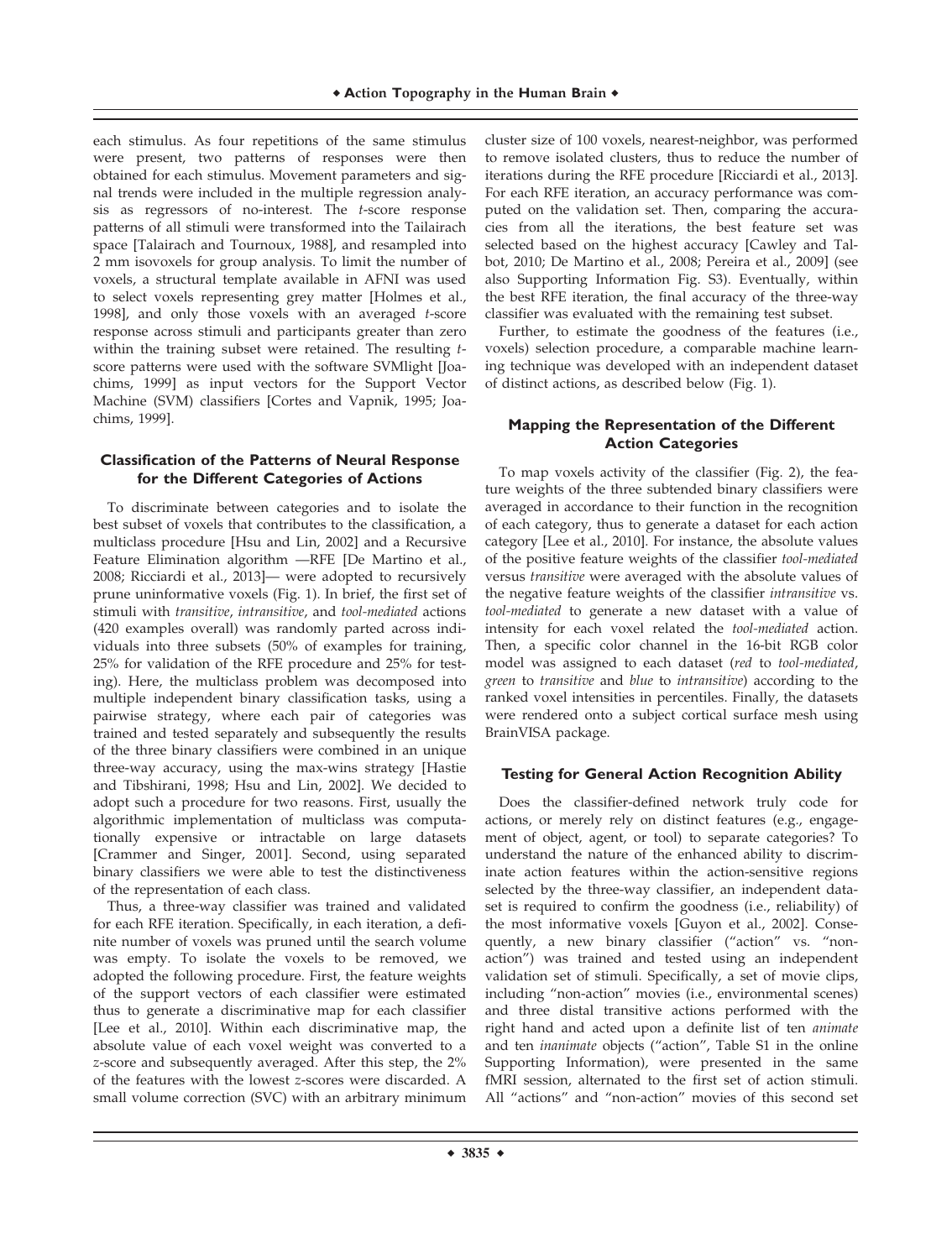

The action-selective network. The most informative regions described by the three-way classifier for *tool-mediated* (red), *transitive* (green) and *intransitive* (blue) discrimination and projected onto an inflated surface template. Magnified views of left prefrontal, temporo-occipital and superior parietal regions in boxes A, B, and C, respectively.

were filmed twice. Overall, each participant observed 162 movie clips from this second set. The pattern of response to each stimulus type was modeled with a separate regressor in a multiple regression analysis, identically to what has been described in the fMRI Data Analysis section for the other stimuli. Thus, all the "non-action" stimuli and a balanced randomly downsampled number of "action" stimuli from the independent validation set were divided into two bins (66% of examples for training and 33% for testing). Similarly to the above procedure, a linear binary SVM classifier was created without applying the RFE procedure (Fig. 1).

# **Action Categories Identification based on the Less Informative Cortical Regions with a Knock-Out Procedure**

Although whole brain classification may suggest category-specific patterns of response to be distributed

and overlapping, higher within-action category correlations could be due to the information contributed by the regions whose content was more specific for a determinate action category, with limited information about other categories. To test whether the patterns of responses in lesser informative regions also carry action categoryrelated information, the discriminative map of the classifier was employed in a "knock-out" procedure [Carlson et al., 2003; Ricciardi et al., 2013]. First, the voxels of the discriminative map of the best three-way classifier were removed from the initial search volume, so to generate a new mask that would retain the less informative regions (Supporting Information Fig. S5). Within this "knock-out" map, a three-way classifier was trained and tested to estimate the potential decreases in classification performances related only to this set of voxels. The classifier was built, trained and tested following the same procedure described above, but without applying the RFE technique.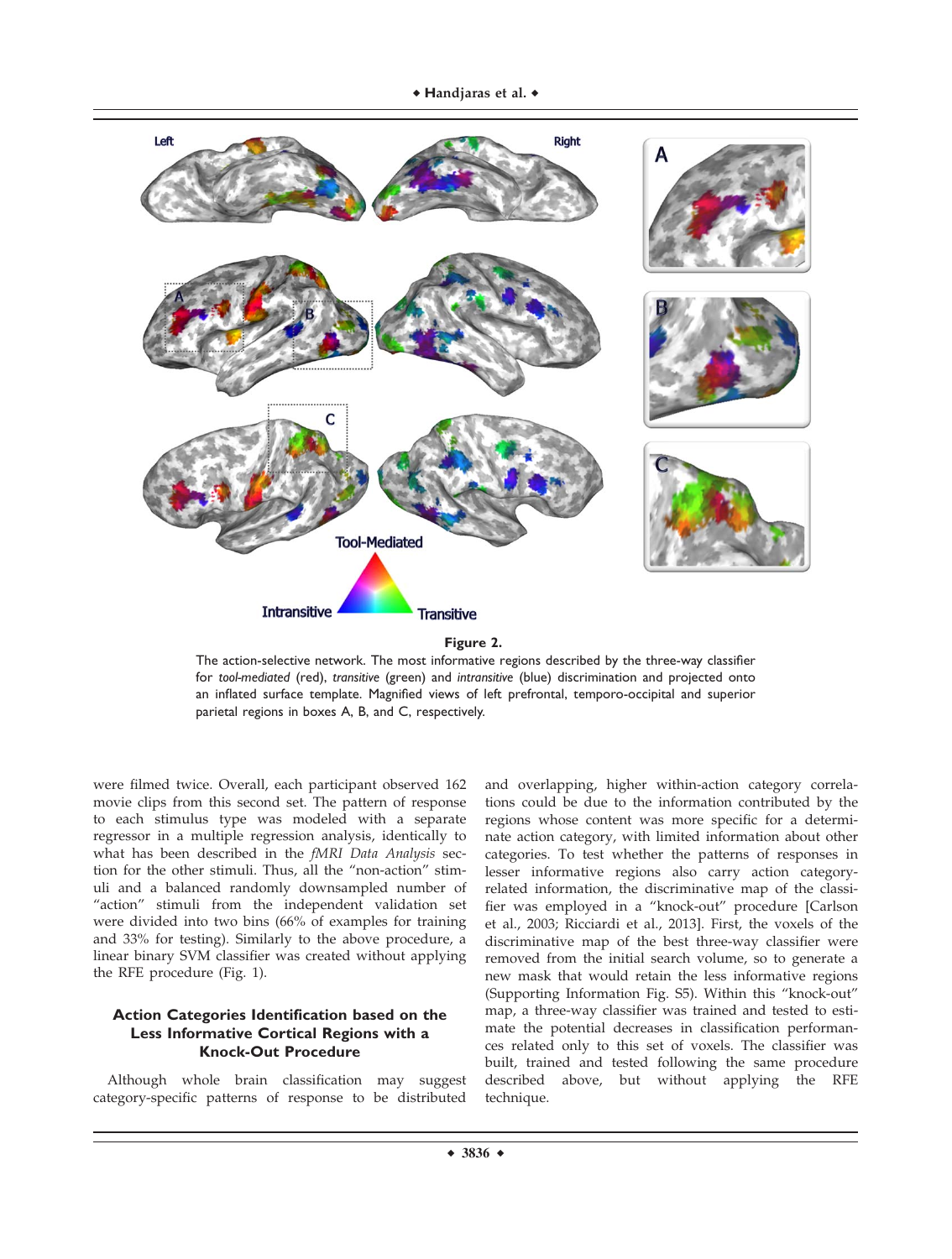

#### **Figure 3.**

Specificity of the distributed representations within the action-selective network. On the left, the heatmap representing the dissimilarity matrix of the different action stimuli and, on the right, the derived hierarchical clustering. Stimuli were depicted in red font for *tool-mediated*, in blue font for *intransitive* and in green font for *transitive* actions. [Color figure can be viewed in the online issue, which is available at [wileyonlinelibrary.com.](http://wileyonlinelibrary.com)]

# **Action Categories Identification based on Cortical Regions that Most Coherently Contributed to the Discrimination of One Specific Action Category**

To investigate whether the action category specificity of response extends also to those brain regions that are most informative for a specific action category, a measure of voxels coherence was derived, through the mapping of the action category weights of the three-way classifier. For instance, a voxel that contribute to recognize tool-mediated gesture in both the comparisons with intransitive and transitive acts was stated as coherent for the tool-mediated category. Thus, the volume extracted from the three-way classifier RFE procedure was parted into three subregions, accordingly to their coherence during category discrimination. Within each subregion, specifically related to the discrimination of a defined category, a linear binary SVM classifier was created to recognize between the other two categories (i.e., discriminate between transitive and intransitive gestures within the toolmediated subregion). The classifier was built, trained and

tested following the same procedure described above, but without applying the RFE technique.

## **Assessing Goodness of Classification Accuracies**

Accuracy values were tested as significantly different from chance with permutation tests  $(n = 1000)$ , randomizing the labels of the examples during training phase, and using one-tailed rank tests [Pereira et al., 2009] (see also Supporting Information Fig. S4).

## **Assessing Specificity of Category Representation**

To highlight the specificity of action representations across participants, a heatmap was obtained within the most informative regions of the action representation network (Fig. 3). In brief, BOLD patterns of response of the stimuli were averaged across subjects and compared to each other using cosine distance as measure of dissimilarity, to obtain a heatmap [Kriegeskorte and Kievit, 2013]. Hierarchical clustering was obtained from the heatmap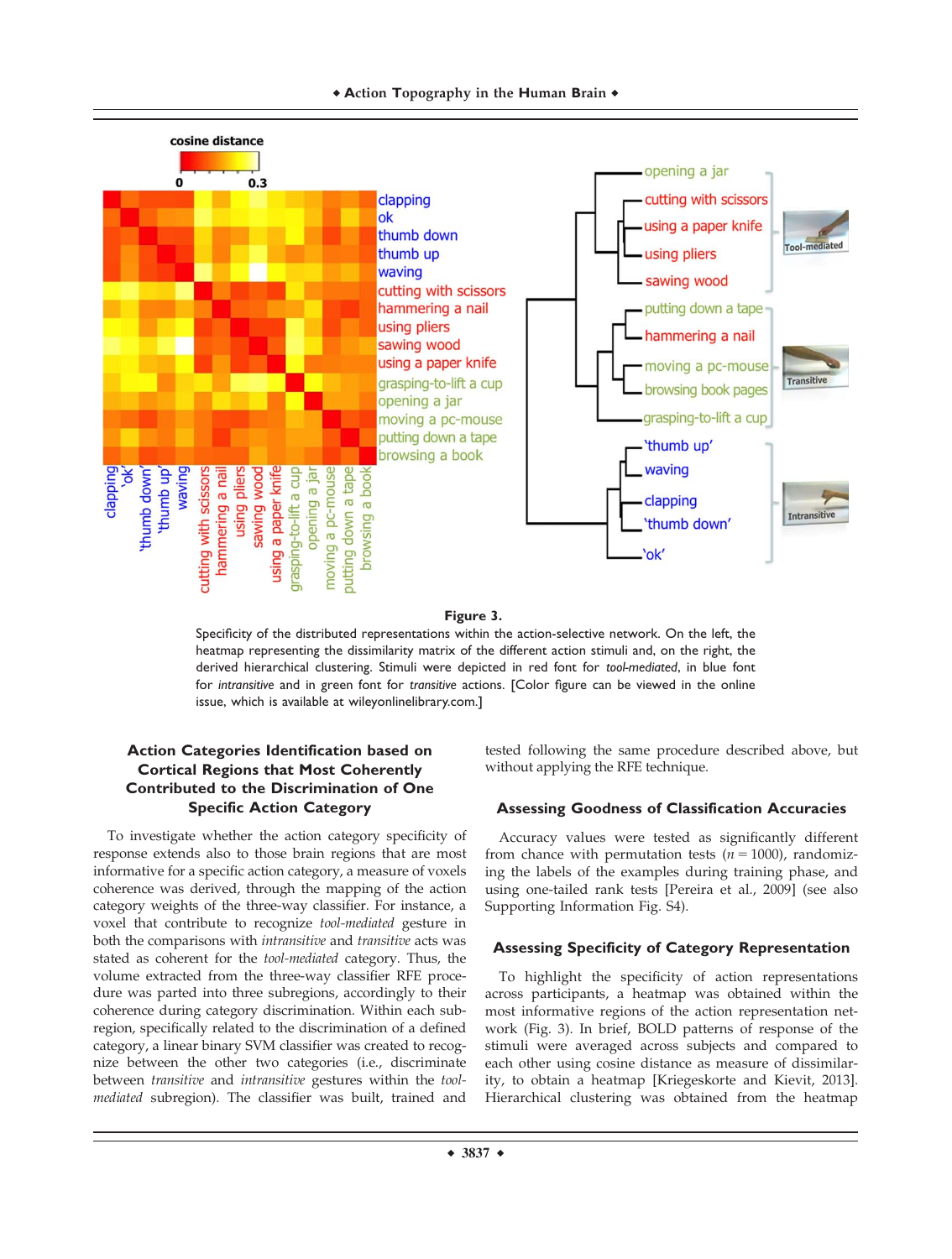using the generalized Ward's criterion [Batagelj, 1988]. Only the stimuli of the test set of the three-way classifier procedure were taken into account to generate dissimilarity matrices, so to retrieve an unbiased representational space and an unbiased hierarchical clustering.

The resulting representational dissimilarity matrix enabled us to determine the category specificity of the distinct action stimuli across participants and, at the same time, to compare the distinctiveness of representation among categories. Theoretically, we would expect the stimuli belonging to the same action category to gather together, but also to be separated from the stimuli of different action categories, that is, to show similar within-category and dissimilar between-categories neural patterns.

### **Action Category-Specific Neural Responses as Obtained with a "Standard" Univariate Analysis**

To perform univariate analysis, the  $\beta$ -coefficients from the multiple regression analysis within the initial search volume (Supporting Information Fig. S5) were used to perform a two-ways repeated measure ANOVA, including the "action category" as a fixed factor (with three levels that were tool-mediated, transitive, and meaningful intransitive actions) and subjects as a random factor ( $P < 0.05$ ). Multiple comparisons correction was performed using AlphaSim from AFNI package. From this procedure, only clusters with a minimum size of  $1,840 \mu L$  resulted to be significant at  $P < 0.05$ . Within the regions that resulted to be significant from the ANOVA analysis, post hoc t-tests were performed to assess the specific effects related to the individual action categories (corrected  $P < 0.05$ ).

#### **RESULTS**

# **Classification and Mapping of the Patterns of Neural Response for the Different Categories of Actions**

The three-way pattern classifier significantly discriminated (accuracy: 75.2%; chance: 33.3%;  $P < 0.001$ ) and characterized the distinct patterns of response for each action category within a bilateral action-selective network, comprising middle (MF) and inferior (IF) frontal, ventral (vPM), and dorsal premotor, inferior (IP) and superior (SP) parietal, lateral occipital (LO) and ventrotemporal regions (Fig. 2, Supporting Information Table S3). Within the three-way classifier, sensitivity, and specificity, respectively reached 59% and 86% for transitive, 86% and 86% for intransitive and 79% and 84% for tool-mediated actions.

While all these action-selective clusters participated in the distributed representation of action categories (Fig. 2 and boxes A-B-C), left prefrontal regions, together with a left anterior supramarginal (aSM) and postcentral (PoC) cluster, were maximally informative for tool-mediated actions, the right MF, IP, and ventrotemporal regions for intransitive gestures, while the bilateral SP, inferior occipital, and right precentral cortex for transitive actions. Additionally, critical nodes of action processing, such as the left vPM (Fig. 2A), left intraparietal (IPS) and SP cortex, represented multiple categories (Fig. 2B).

# **A "Proneness" to a Broader Action Representation**

To demonstrate that the classifier-defined network mainly codes for action representations and may rely only minimally, if any, on distinct motor features to separate categories, neural responses of these brain areas were tested using an independent stimuli set comprising handperformed actions and environmental scenes. Remarkably, the "action" versus "non-action" discrimination reached an excellent accuracy (94%; chance 50%;  $P < 0.001$ ), thus indicating that our approach likely defines the most informative cortical areas for action representation. Moreover, a multidimensional scaling procedure was performed to better represent the differences in patterns of neural activity between actions and environmental scenes in these brain areas (see Supporting Information Fig. S6).

Category identification based on patterns limited to the either less or most informative cortical regions: distributed and overlapping representations. Although the whole brain classification identified category-specific patterns that were distributed and overlapping, one could argue that discrimination accuracy actually could be related mainly to the information contained in selective brain areas whose neural content is more specific for a determinate action category, with limited or null information about other categories. To exclude this possibility, we performed the following tests.

First, we removed the most discriminative areas from the original search volume (Supporting Information Fig. S5). Action categories resulted still identifiable (accuracy: 55%; chance: 33.3%;  $P < 0.01$ ). Thus, the distributed patterns of responses in lesser informative regions also carry action category-related information that is sufficient to discriminate among action categories.

Second, we tested the ability to discriminate between the other two remaining categories within the cortical regions that most coherently contributed to the discrimination of a specific category. Within the tool-mediated action category regions, transitive versus intransitive categories were also separable (accuracy: 70%; chance: 50%;  $P < 0.001$ ), as well as tool-mediated vs. intransitive actions within *transitive* action areas (accuracy:  $71\%$ ,  $P < 0.001$ ). Conversely, within intransitive action category subregions, the classification of other categories was at a chance level (accuracy: 56%;  $P =$  n.s.; see also Fig. 3).

# **Category-Specific Representations within the Action-Selective Network**

The topographic category-specificity of these distributed representations across subjects was tested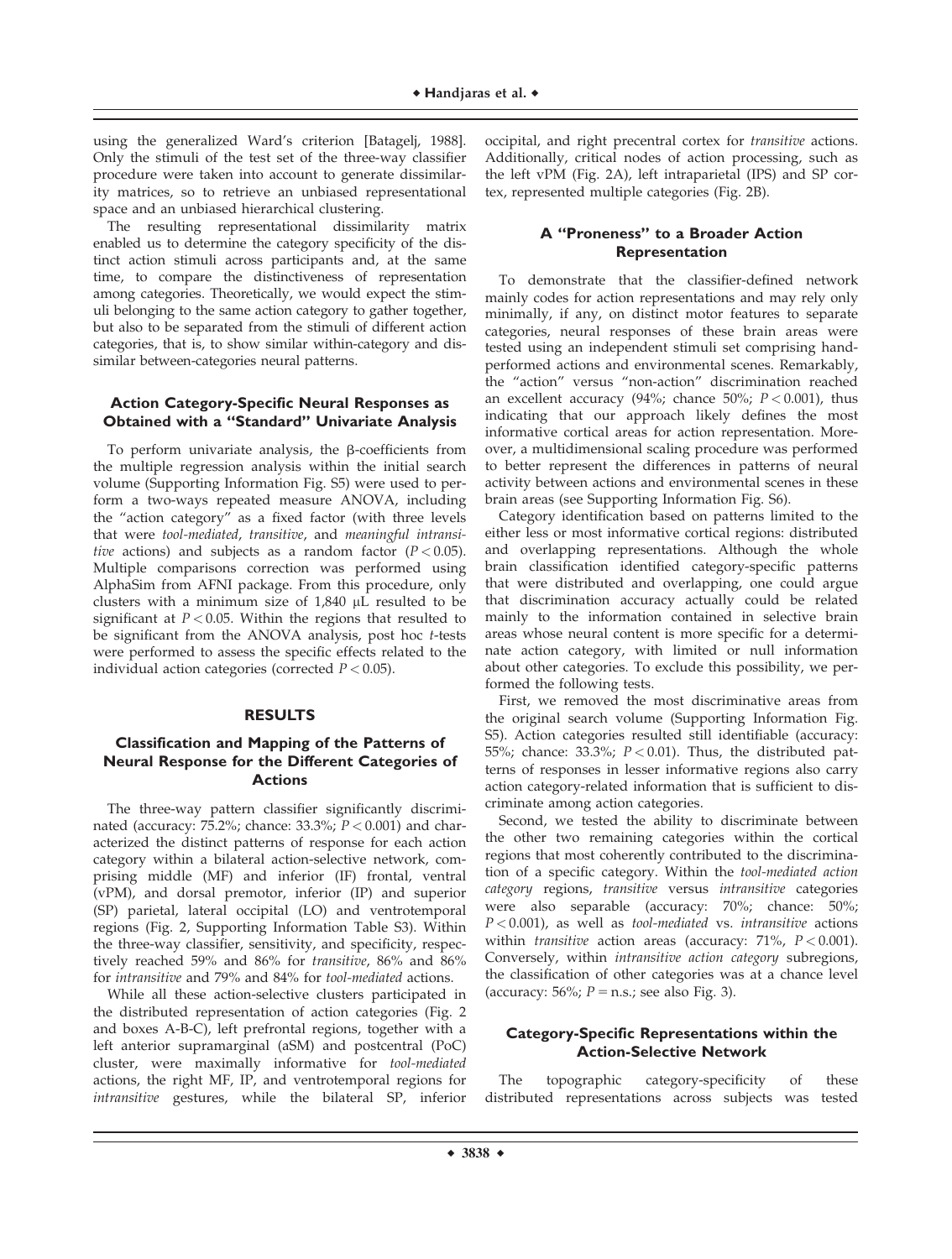

**Figure 4.**

Comparative action category-specific neural responses of a "standard" univariate analysis. Brain regions showing a significant effect for "action category" were projected onto an inflated surface template, as identified by a univariate repeated measure ANOVA (first row). Post hoc direct comparisons between

via a representational dissimilarity matrix and a derived hierarchical clustering of the different action stimuli (Fig. 3). A simple visual inspection confirms the specificity of representation across participants for the distinct action categories: the patterns of neural responses gathered in three distinct clusters that overlap with our original stimuli selection. In addition, consistently with the discrimination accuracies reported above, intransitive gestures showed a more distinctive representation (i.e., a lower within- and a higher betweencategory distance) than tool-mediated and than transitive *tool-mediated*, *intransitive* and *transitive* action categories have been also reported (second, third, and fourth rows). [Color figure can be viewed in the online issue, which is available at [wileyonlinelibrary.com](http://wileyonlinelibrary.com).]

actions that are clustered together and also share few mislabeled items.

The ANOVA results indicated that a volume of  $\sim$ 103,000 µL of gray matter retained a significant effect related to the action categories. These results extended mostly on the left hemisphere, comprising middle and inferior frontal, ventral and dorsal premotor, inferior and superior parietal, lateral occipital and ventrotemporal regions (Fig. 4).

Within these regions, the results of the comparison between transitive vs. tool-mediated actions were located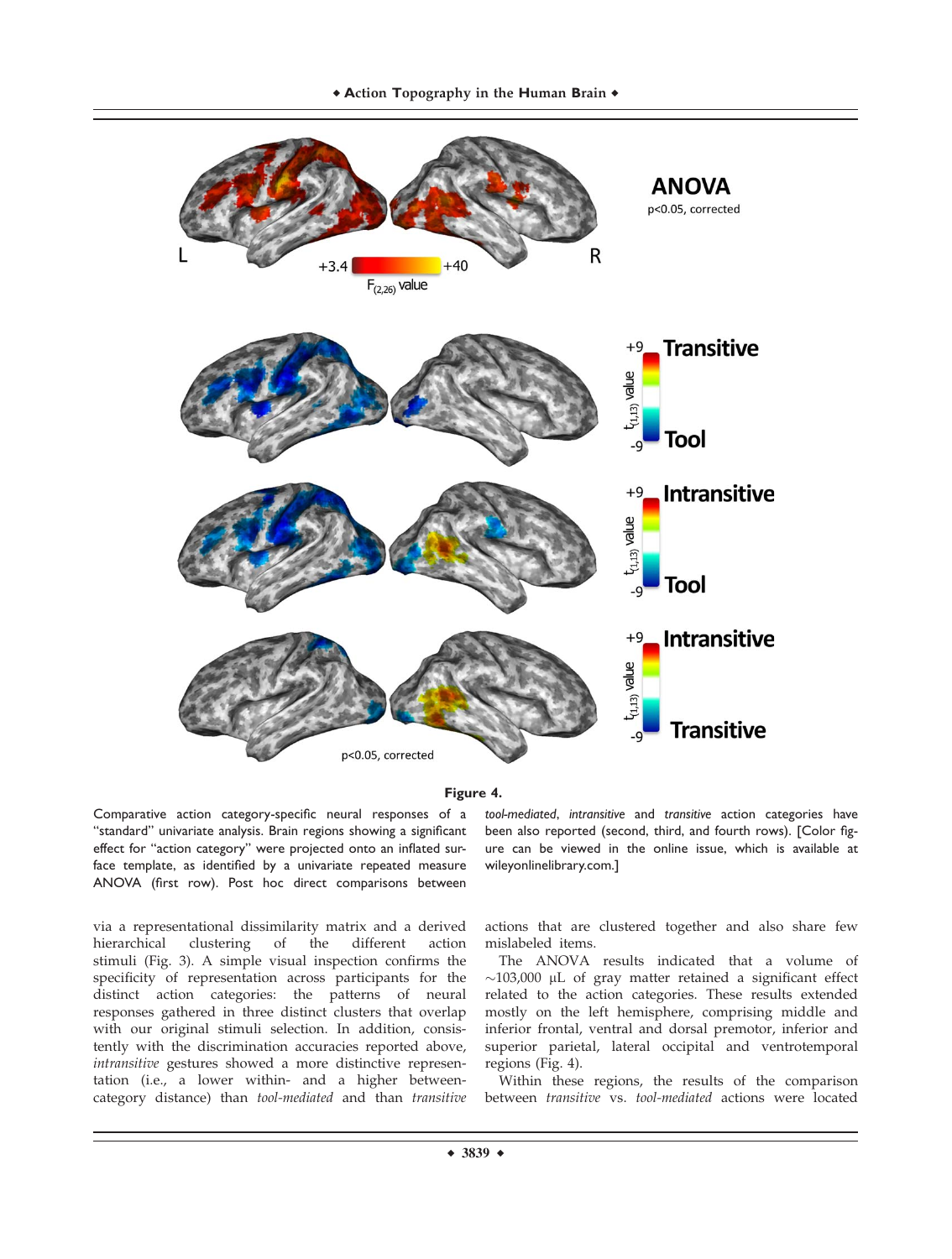almost entirely on the left hemisphere and were specific for the tool-mediated action category (e.g., higher BOLD responses during tool-mediated category relative to the transitive one —Figure 4, second row, blue regions). Moreover, a similar representation of the tool-mediated category during the contrast with intransitive actions was observed (Fig. 4, third row, blue clusters), although intransitive actions retained higher BOLD activity on the right superior and ventrotemporal areas (Fig. 4, third row, red/yellow clusters). Finally, the contrast between the intransitive versus transitive categories showed that the right superior and ventrotemporal areas still maintained a specific effect for intransitive actions (Fig. 4, fourth row, red/yellow clusters), while the transitive actions had a significant higher response in left superior temporal and bilateral lateral occipital cortex (Fig. 4, fourth row, blue clusters).

Overall, the univariate results indicated that tool-mediated actions retained a specific representation in a large extent of cortex on the left hemisphere, while the intransitive actions were represented only in temporal cortex of the right hemisphere, and finally no specific regions were found for transitive actions. Moreover, in our set of stimuli and experimental task of passive action recognition, no evidence for a specific left hemisphere representation for transitive and meaningful intransitive actions was found. Intransitive-specific regions were shown in the right superior temporal and ventrotemporal regions, while representation of transitive actions relied on limited clusters in left superior parietal and bilateral lateral occipital cortex, just when compared to intransitive but not to tool-mediated actions.

## **DISCUSSION**

## **Action Topography**

How the human brain merges different motor features into a higher-level, distinctive conceptual representation of a finalized action still remains undefined. To date, brain functional studies have focused primarily on univariate approaches to define brain areas that specifically supply discrete features of finalized movements, as action representation in the human brain would rely on hierarchically organized, separate but functionally interconnected, cortical areas.

In the present study, using a novel multivariate approach, we demonstrated that different categories of action are distinctively coded in distributed and overlapping patterns of neural responses: this functional cortical organization, that we named action topography, subserves a higher-level and more abstract representation of distinct finalized action categories.

Specifically, a three-way pattern classifier discriminated with high accuracy neural patterns of response among transitive, intransitive, and tool-mediated actions. Distinct patterns of neural response for each action category were distributed across a brain network that comprises frontal,

premotor, parietal, lateral occipital, and ventrotemporal clusters, belonging to well-known bilateral action-selective regions [Binkofski and Buccino, 2006; Kroliczak and Frey, 2009]. Therefore, this network retains a topographically organized representation that subserves action category recognition.

According to this model of action topography, the response patterns for a specific action category should possess two characteristics [Haxby et al., 2001]. First, the response pattern of each action category should extend to the whole network, that is, each category relies on a distributed representation. At the same time, the response pattern for a specific action category should maintain its distinctiveness both when the analysis is restricted to those brain areas that hold the most informative content for a specific action category, and also when these most informative clusters are excluded, thus limiting the analysis to the lesser informative regions. That is, each category relies on a neural representation that overlaps with those of other action categories. Actually, as discussed below, the distinctiveness of within-action category representation could be related to the information contributed by the regions whose content was more specific for a determinate action, or a specific action feature (e.g., presence of a manipulable object, hand preshaping, etc.), with a limited information about other categories. Consequently, the specificity of these patterns of responses have been demonstrated also when removing the most category-selective clusters from the original search volume, and when investigating whether the action category specificity of response extends also to those brain regions that are most informative for another distinct specific action category.

Furthermore, the present multivariate approach showed that these category-specific patterns of neural response are consistent across subjects. The topographic specificity of these distributed representations within action category is also confirmed by the dissimilarity matrix and the derived hierarchical clustering of the different action stimuli (Fig. 3). In addition, consistent with the discrimination accuracies, intransitive gestures showed a more distinctive representation (i.e., a lower within- and a higher between-category distance) than tool-mediated and transitive actions, likely related to their more "evolved" communicative content [Rizzolatti and Craighero, 2004].

# **An Increased Sensitivity in Defining Category-Selective Regions**

In general, as stated above, multivoxel pattern analyses appear to particularly improve the sensitivity towards multidimensional psychological variables, such as the representation of the whole action and its distinct features (e.g., kinematics, effector-target interaction, target identity), as compared with "more classical" univariate voxel-wise approaches [Davis et al., 2014; Naselaris et al., 2011]. Indeed, our pattern classification not only localized the most informative clusters, in line with findings from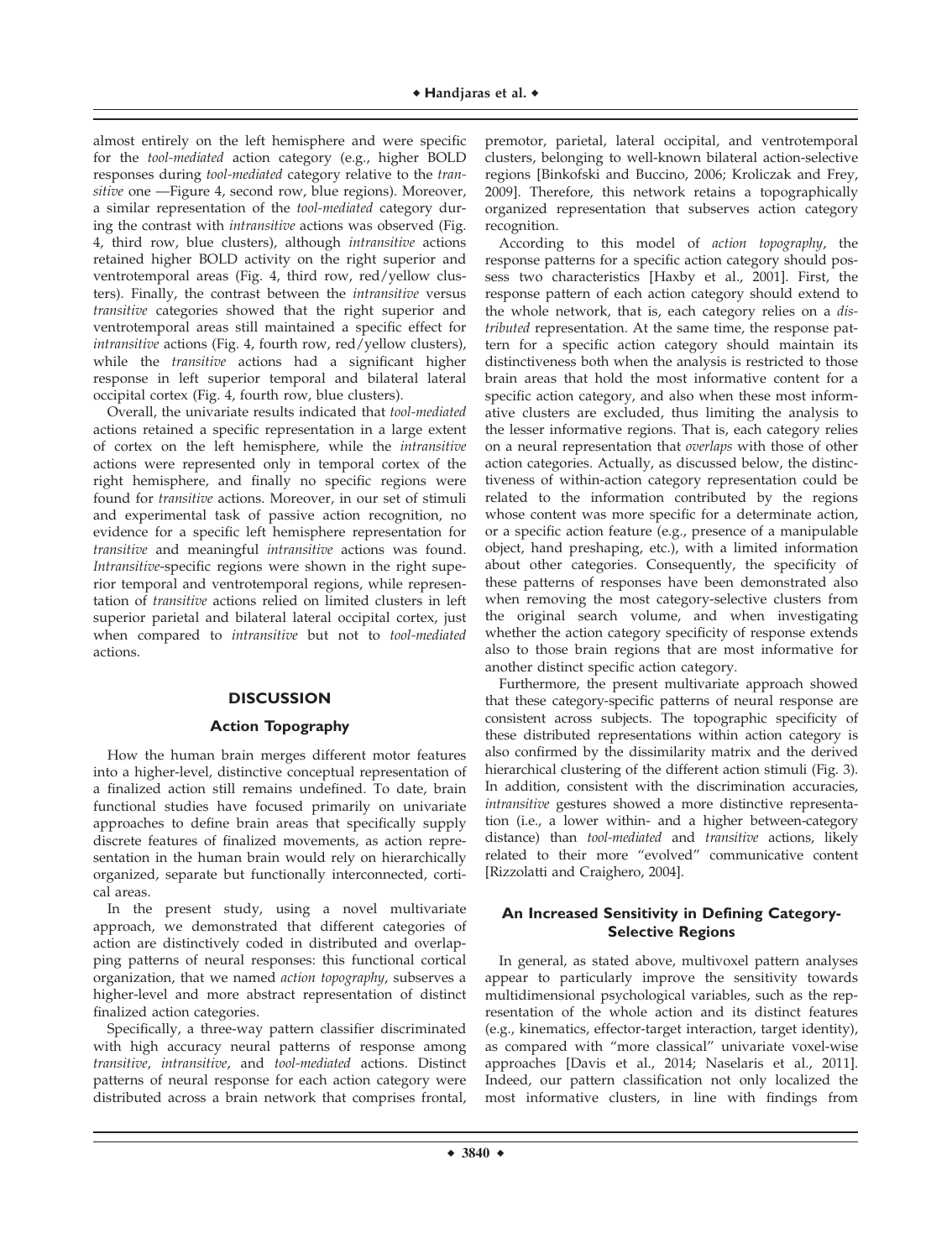previous neuroimaging studies, but, because of this increased sensitivity, identified category-specific neural responses that were not detected by the univariate analysis.

Most of the previous functional studies typically contrasted neural responses between two separate action categories only, and consequently identified limited clusters, putatively specialized for a restricted number of actions, as activated most strongly during processing a specific action category [Buxbaum et al., 2006; Frey, 2008; Gallivan et al., 2013].

Consistently with this approach, in the cortical mapping of the action category weights of the three-way classifier, the left aSM and vPM contained clusters greatly informative for manipulative objects and tools [Binkofski and Buccino, 2006]. As well, superior parietal regions encoded visuomotor transformations of transitive actions [Abdollahi et al., 2013; Valyear et al., 2007], arranged more dorsally and medially than tool-mediated representation [Valyear et al., 2007]. Similarly, superior temporal and fusiform areas were more informative for body parts and intransitive (non-object directed) biological motion, while middle temporal and LO cortex for non-biological motion and object form implied in transitive (object prehension or interaction) or tool-mediated (object utilization) actions [Orban et al., 2004; Peelen and Downing, 2007] (Fig. 2C).

However, according to our topographically organized representations, category specificity of responses within the action selective network is not just restricted solely to the cortical regions that respond maximally to certain stimuli, but all large- and small-amplitude neural responses also contribute to convey category-related information and to build a specific action representation. For instance, our more sensitive methods not only confirmed that tool-mediated actions rely on a bilateral, though leftdominant representation [Binkofski and Buccino, 2006; Kroliczak and Frey, 2009], but also revealed a representation for transitive and intransitive actions in both left and right action selective network.

As a matter of fact, previous univariate comparisons between transitive versus intransitive or tool-mediated versus intransitive motor acts often reported a left-dominant circuit for transitive and tool-mediated actions and typically failed in defining a bilaterally distributed action-specific network, particularly for the transitive and intransitive gestures [Buxbaum, 2001; Buxbaum et al., 2007; Cubelli et al., 2006; Goldenberg et al., 2007; Kroliczak and Frey, 2009; Lewis, 2006]. Nonetheless, consistently with our results, many neuropsychological reports on apraxic patients and a few functional studies in healthy individuals suggest a distributed bilateral network for both transitive and intransitive gestures [De Renzi et al., 1980; Helon and Kroliczak, 2014; Rothi et al., 1991; Streltsova et al., 2010; Villarreal et al., 2008]. Even when applying a "standard" univariate analysis to our experimental data, we failed to demonstrate a category-specific, bilateral representation for either

transitive or intransitive actions. In particular, the univariate contrasts among the three action categories revealed significant responses mainly in the left action-sensitive regions. On the contrary, a multivariate approach, based on multiclass discrimination, was able to assess specific cortical patterns involved in the representation of different action categories, with a higher specificity and to a finer detail in both the left and right hemisphere (clearly observable when comparing Figs. 2–4). In addition, the use of a multivariate approach allows to identify the most informative cortical areas for each action category overcoming many methodological constraints of the univariate analyses, including the use of predefined statistical thresholds or contrasts.

While the left hemisphere appears to have a predominant role in action representation, an independent involvement of the right hemisphere in praxis is acknowledged, though the nature of this recruitment is still undefined [Goldenberg, 2013]. Several neuropsychological [De Renzi et al., 1980; Goldenberg, 1996 1999; Haaland and Flaherty, 1984; Heath et al., 2001; Stamenova et al., 2010] and functional [Harrington et al., 1998; Rao et al., 1997; Streltsova et al., 2010; Weiss et al., 2006] observations appear to indicate that right hemisphere involvement is somehow related to specific features of the gesture (e.g., motor, spatial and temporal complexity) or to other cognitive mechanisms inherent to action representation (e.g., linguistic or social knowledge for intransitive actions). Unfortunately, the multivariate decoding analysis applied to our experimental setup did not allow to draw any specific conclusion either on the specific role of a single region within the action selective network, or on the distinct functioning of the left or right hemisphere that could be directly compared to cortical lesions observed in apraxia disorder. Nonetheless, according to our topographical-organization model, all these distant and localized pieces of information that may reflect distinct features of motor acts, or specific processing of action representation, are at a bilateral network level merged into a unified, distinctive representation of actions.

# **Which are the Action Features Represented in a Distributed Pattern of Neural Response?**

While multivariate decoding approaches that rely on distributed patterns of neural activation enhance the capability to identify informative brain areas, they do not specifically allow for a clear identification of the individual features, or dimensions encoded in each region. One may wonder whether it is the action categories per se that are represented (and thus isolated), or whether the classifier merely relies on other physical attributes of the stimuli for example, dynamicity, imageability, onset time, and so forth—or on their specific content—for example, form of manipulable objects toward which the actions are directed (i.e., hands alone vs. graspable objects vs. tools), the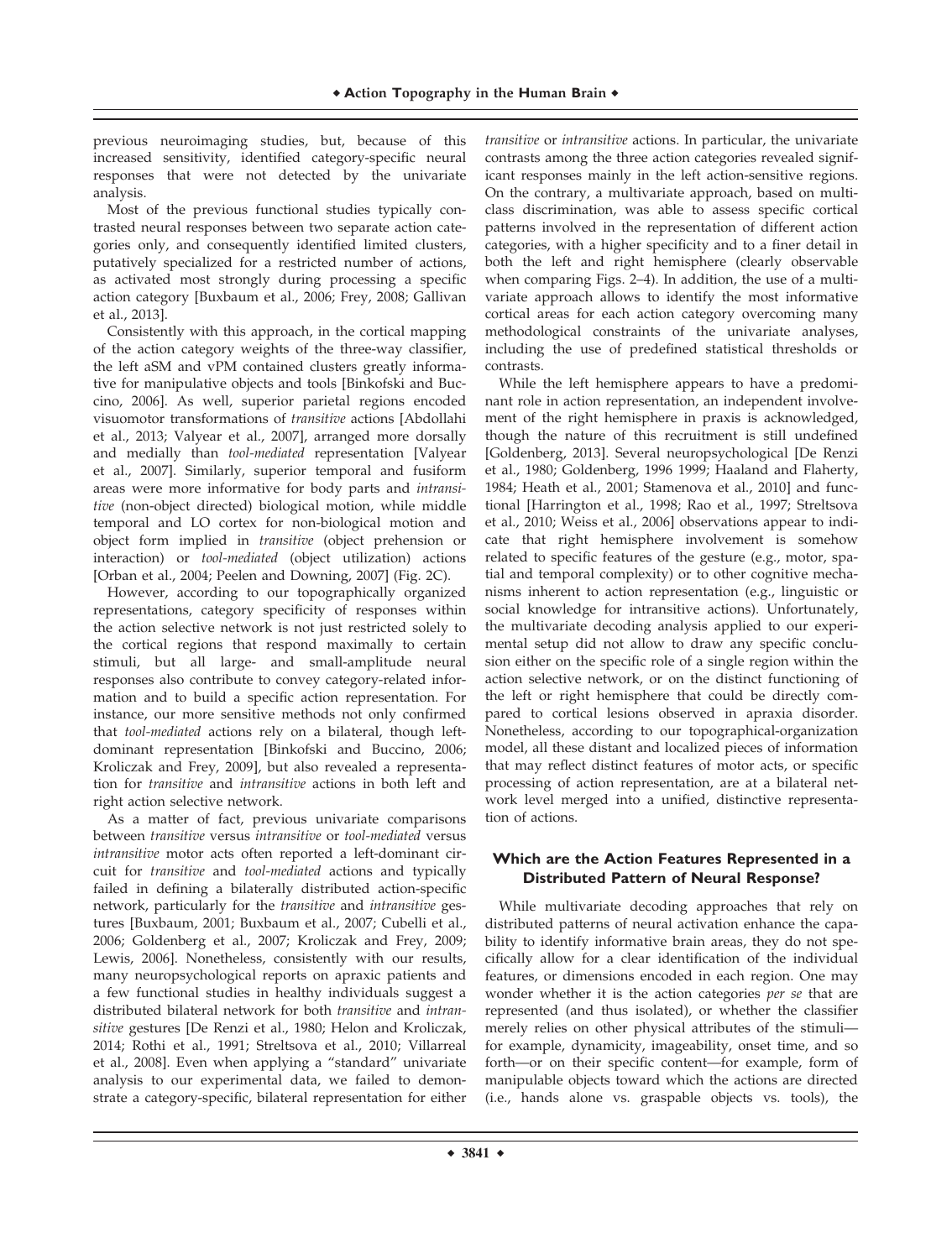number of objects involved in each clip, hand preshaping, and so forth.

Though we cannot completely rule out that one of these features or dimensions may have contributed to drive the whole classification accuracy, several elements make this highly unlikely.

First, from a methodological perspective, each action within the three categories was chosen to be as different from the others as possible, so that they share only the distinctive feature of each specific action category representation and so to limit any possible confounds related to stimulus selection or perceptual processing. Furthermore, additional analyses have been performed to demonstrate that the low-level features of our set of stimuli did not impact neural representation in early visual areas or in regions within the action-selective network (see Supporting Information Figs. S1 and S2). Finally, if we assume that "simpler" object-based topography could have guided our classification, one would expect that the most informative areas be limited to a smaller and more localized set of brain regions, such as the objects-selective ventrotemporal cortex [Bracci and Peelen, 2013; Haxby et al., 2001], which is actually not the case in the present results.

Second, from a theoretical point of view, our observations demonstrated distinct patterns of brain response for multiple categories of actions in a distributed and overlapping network. These patterns of response (i.e., functional representations) are specific for each action and consistent across participants, both when considering the most informative brain areas for a specific action category and when limiting the analysis to the lesser informative clusters. Although a final consideration about the dimensionality of action representation cannot be directly inferred from the present decoding analysis [Davis et al., 2014], this multivariate methodology is capable to offer a unique, category-selective and topographically organized representation of a specific action category. These category-selective patterns of response reflect a higher level, distinctive representation of "action-as-awhole".

In this sense, we believe that action topography includes the representation of the simpler features of motor acts, and integrates previous hierarchically and spatially organized models of action representation. For instance, as discussed above, the distinctiveness of the neural patterns in ventral temporo-occipital regions may reflect differences in hand-object interactions, or target object forms, among tool-mediated, transitive, and meaningful intransitive action categories. Similarly, the specificity of the patterns in superior parietal and ventral premotor areas may convey information about movement selection (e.g., hand preshaping, reaching, etc.). Nonetheless, all these distant and localized pieces of information are at a network level merged into a unified, distinctive representation of action category.

Of note, even if action topography relies on a widely distributed network, the fact that different features of motor acts are incorporated within the "most informative" regions may contribute to explain how even localized lesions are sufficient to cause selective impairments in recognizing specific categories of actions, or in dealing with a particular action feature [Buxbaum et al. (2014); Urgesi et al. (2014)].

In these regards, machine learning approaches using multivariate analysis aim at isolating those brain areas that provide the informative regions that mostly enhance the differences among the categories of selected stimuli. We could therefore expect that particular cortical clusters, involved in action representation, might have been discarded by our classifier, if those voxels (i.e., brain areas), although "action-selective," would have not conveyed sufficiently significant information to discriminate toolmediated, transitive, and intransitive actions. Actually, as shown in Supporting Information Figure S5, the final discriminative volume after the RFE procedure loses several portions of precentral and inferior parietal cortex directly involved in motor control and action representation. Even if these areas convey sufficient information to allow discrimination among action categories, none of them appear to be category-specific.

Ultimately, to strengthen the hypothesis that our classifier-defined network relies on the most informative cortical areas for action representation, and not merely on single motor features, to distinguish among categories, neural responses were tested using an independent stimuli set comprising hand-performed actions and "non-action" (i.e., environmental scenes). When limited to actionselective regions, discrimination reached a notable recognition accuracy (94%)—well above other performances (about 80%) that our group previously reported in actions versus "non-action" discrimination [Ricciardi et al., 2013].

## **CONCLUSIONS**

Using fMRI in combination with an innovative multiclass pattern discrimination approach (i.e., a three-way classifier), we were able to identify the distinct patterns of neural response that discriminate among different action categories. This topographical organization subserves a more abstract, conceptual representation of distinct finalized action categories.

According to this hypothesis, action topography assimilates previous models of hierarchically and spatially organized processing of simpler features of motor acts [Grafton and Hamilton, 2007] into a more abstract, distinctive representation of "action-as-a-whole". Moreover, action topography is consistent with neuropsychological pieces of evidence of a "conceptual" representation of action categories [Rothi et al., 1991], matches with the action execution-recognition functional overlapping [Macuga and Frey, 2012; Rizzolatti et al., 2001] and with a sensory-independent representation of action goals [Ricciardi et al., 2009, 2013]. Ultimately, action topography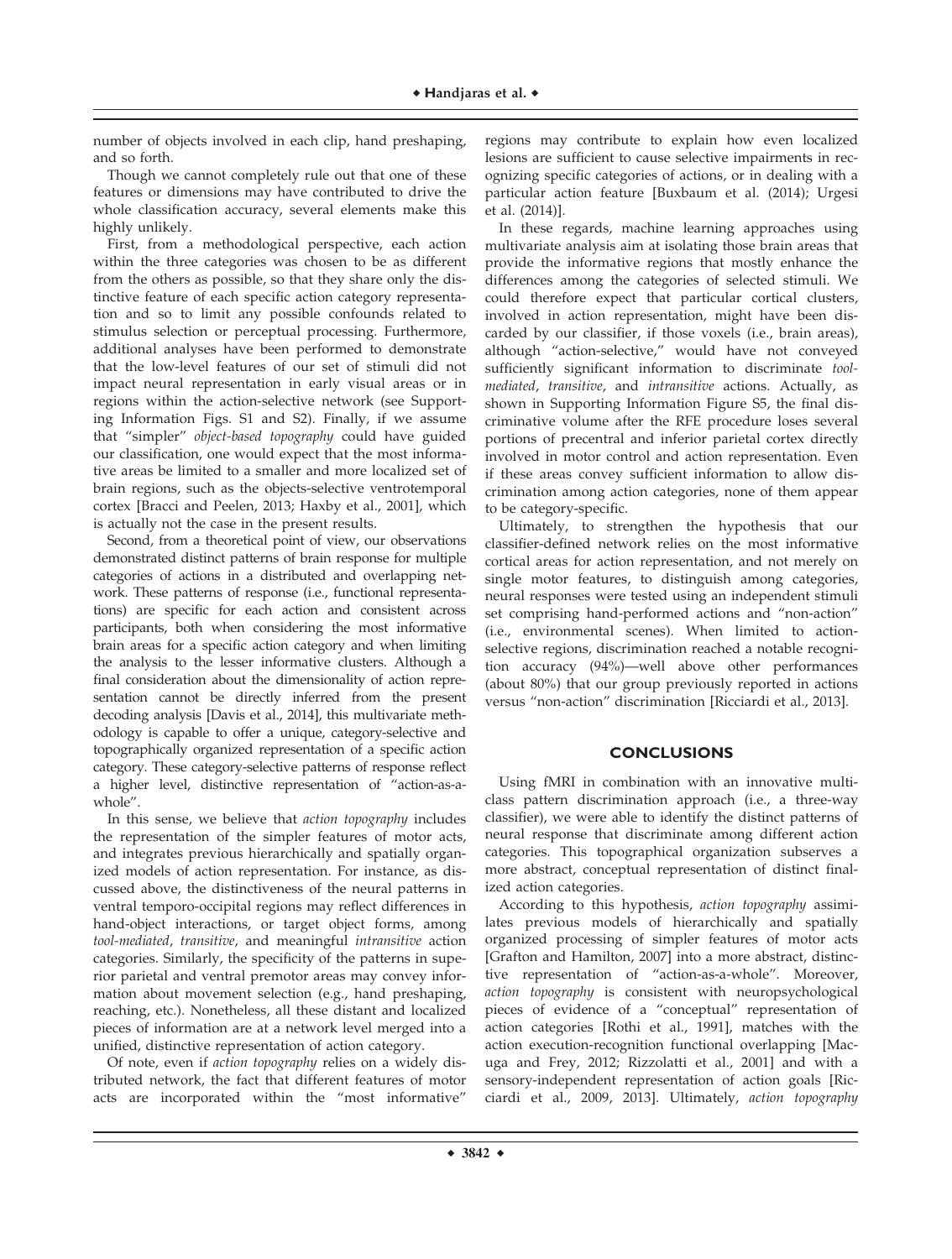provides this network with the capacity to produce unique representations for multiple categories of actions.

In this perspective, these findings provide a novel view of how the human brain recognizes and represents various motor features into a unique finalized action, similarly to what has already been described for object form and sound category representations [Haxby et al., 2001;Staeren et al., 2009].

Nevertheless, future studies should necessarily explain how these action features are processed, organized and merged into a distinct representation as conveyed by a distributed pattern of neural response.

Moreover, these results have general implications for other research and clinical fields, such as neurorehabilitation and robotics. In fact, action topography clearly indicates that optimal brain–computer interfaces and neuroprostheses should take into account that a satisfying decoding of a human action necessarily depends on the ability to recover different pieces of information topographically distributed across distinct brain areas.

## **ACKNOWLEDGMENTS**

The author thanks Corrado Sinigaglia for comments on an earlier version of the manuscript.

#### **REFERENCES**

- Abdollahi RO, Jastorff J, Orban GA (2013): Common and segregated processing of observed actions in human SPL. Cereb Cortex 23:2734–2753.
- Batagelj V (1988): Generalized Ward and related clustering problems. In: Bock HH, editor. Classification and Related Methods of Data Analysis. Amsterdam: North-Holland. pp 67–74.
- Beauchamp MS, Martin A (2007): Grounding object concepts in perception and action: Evidence from fMRI studies of tools. Cortex 43:461–468.
- Binkofski F, Buccino G (2006): The role of ventral premotor cortex in action execution and action understanding. J Physiol Paris 99:396–405.
- Bracci S, Peelen MV (2013): Body and object effectors: The organization of object representations in high-level visual cortex reflects body-object interactions. J Neurosci 33:18247–18258.
- Buxbaum LJ (2001): Ideomotor apraxia: A call to action. Neurocase 7:445–458.
- Buxbaum LJ, Kyle K, Grossman M, Coslett HB (2007): Left inferior parietal representations for skilled hand-object interactions: Evidence from stroke and corticobasal degeneration. Cortex 43: 411–423.
- Buxbaum LJ, Kyle KM, Tang K, Detre JA (2006): Neural substrates of knowledge of hand postures for object grasping and functional object use: Evidence from fMRI. Brain Res 1117:175–185.
- Buxbaum LJ, Shapiro AD, Coslett HB (2014): Critical brain regions for tool-related and imitative actions: A componential analysis. Brain 137:1971–1985.
- Carlson TA, Schrater P, He S (2003): Patterns of activity in the categorical representations of objects. J Cogn Neurosci 15:704–717.
- Cawley GC, Talbot NLC (2010): On over-fitting in model selection and subsequent selection bias in performance evaluation. J Machine Learn Res 11:2079–2107.
- Cortes C, Vapnik V (1995): Support-vector networks. Machine Learn 20:273–297.
- Cox RW (1996): AFNI: Software for analysis and visualization of functional magnetic resonance neuroimages. Comput Biomed Res 29:162–173.
- Crammer K, Singer Y (2001): On the algorithmic implementation of multiclass kernel-based vector machines. J Machine Learn Res 2:265–292.
- Cubelli R, Bartolo A, Nichelli P, Della Sala S (2006): List effect in apraxia assessment. Neurosci Lett 407:118-120.
- Davis T, LaRocque KF, Mumford JA, Norman KA, Wagner AD, Poldrack RA (2014): What do differences between multi-voxel and univariate analysis mean? How subject-, voxel-, and triallevel variance impact fMRI analysis. Neuroimage 97:271–283.
- De Martino F, Valente G, Staeren N, Ashburner J, Goebel R, Formisano E (2008): Combining multivariate voxel selection and support vector machines for mapping and classification of fMRI spatial patterns. Neuroimage 43:44–58.
- De Renzi E, Motti F, Nichelli P (1980): Imitating gestures. A quantitative approach to ideomotor apraxia. Arch Neurol 37:6–10.
- Dinstein I, Gardner JL, Jazayeri M, Heeger DJ (2008): Executed and observed movements have different distributed representations in human aIPS. J Neurosci 28:11231–11239.
- Frey SH (2008): Tool use, communicative gesture and cerebral asymmetries in the modern human brain. Philos Trans R Soc Lond B Biol Sci 363:1951–1957.
- Gallese V, Lakoff G (2005): The Brain's concepts: the role of the Sensory-motor system in conceptual knowledge. Cogn Neuropsychol 22:455–479.
- Gallivan JP, McLean DA, Valyear KF, Culham JC (2013): Decoding the neural mechanisms of human tool use. Elife 2: e00425
- Goldenberg G (1996): Defective imitation of gestures in patients with damage in the left or right hemispheres. J Neurol Neurosurg Psychiatry 61:176–180.
- Goldenberg G (1999): Matching and imitation of hand and finger postures in patients with damage in the left or right hemispheres. Neuropsychologia 37:559–566.
- Goldenberg G (2013): Apraxia The Cognitive Side of Motor Control. New York, Oxford: Oxford University Press.
- Goldenberg G, Hermsdorfer J, Glindemann R, Rorden C, Karnath HO (2007): Pantomime of tool use depends on integrity of left inferior frontal cortex. Cereb Cortex 17:2769–2776.
- Grafton ST, Hamilton AF (2007): Evidence for a distributed hierarchy of action representation in the brain. Hum Mov Sci 26:590–616.
- Guyon I, Weston J, Barnhill S, Vapnik V (2002): Gene selection for cancer classification using support vector machines. Machine Learn 46:389–422.
- Haaland KY, Flaherty D (1984): The different types of limb apraxia errors made by patients with left vs. right hemisphere damage. Brain Cogn 3:370–384.
- Harrington DL, Haaland KY, Knight RT (1998): Cortical networks underlying mechanisms of time perception. J Neurosci 18: 1085–1095.
- Hastie T, Tibshirani R (1998): Classification by pairwise coupling. Ann Stats 26:451–471.
- Haxby JV, Gobbini MI, Furey ML, Ishai A, Schouten JL, Pietrini P (2001): Distributed and overlapping representations of faces and objects in ventral temporal cortex. Science 293:2425–2430.
- Haxby JV, Connoly AC, Guntupalli JS (2014): Decoding neural representational spaces using multivariate pattern analysis. Ann Rev Neurosci 37:435–436.